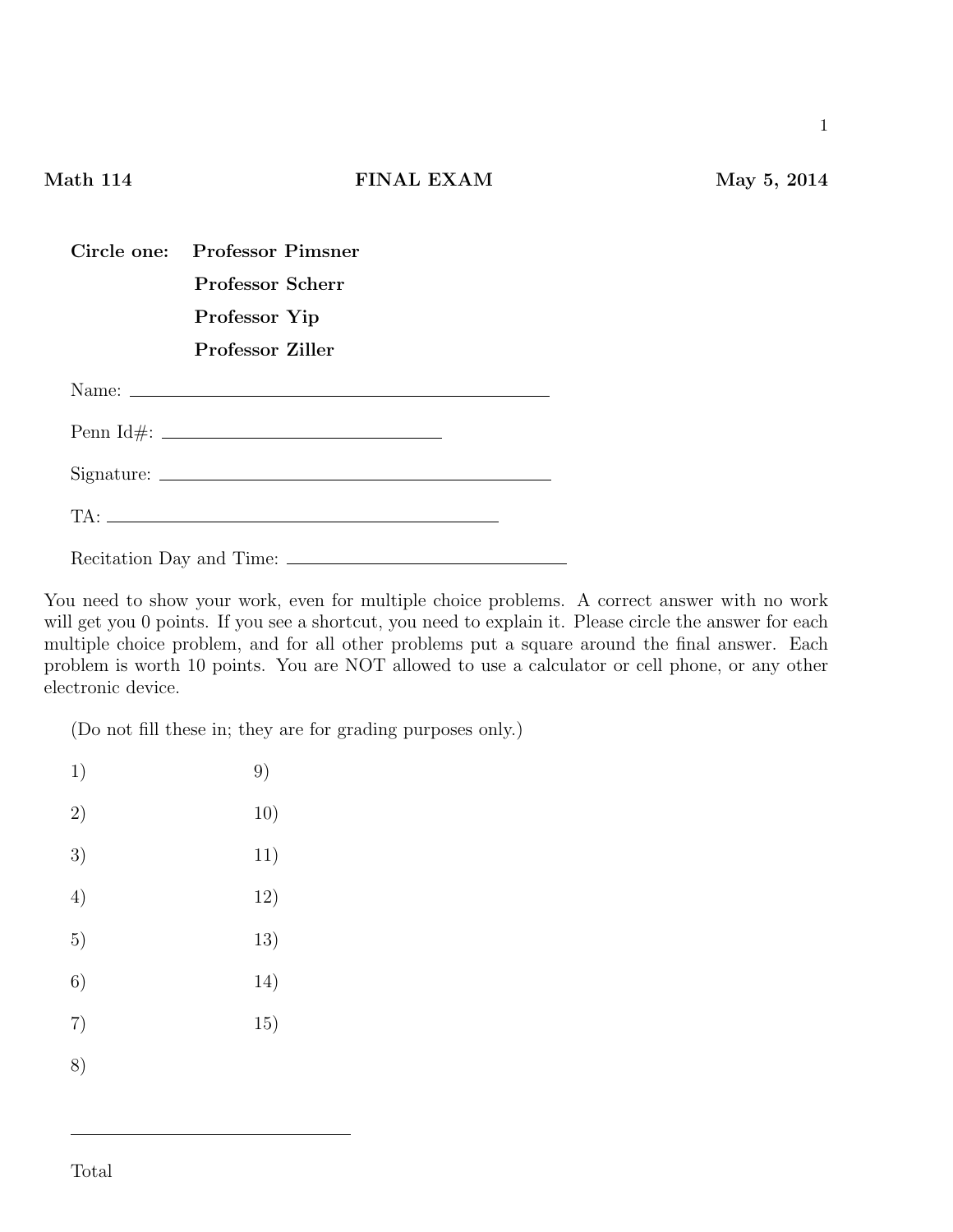**1.** Find the length of the curve given in parametric form by

$$
\mathbf{r}(t) = 3\sin t \mathbf{i} + 3\cos t \mathbf{j} + 2t^{3/2}\mathbf{k}.
$$

for  $3 \le t \le 8$ .

Answer:

(a) 30 (b) 38 (c) 25 (d) 19 (e) 27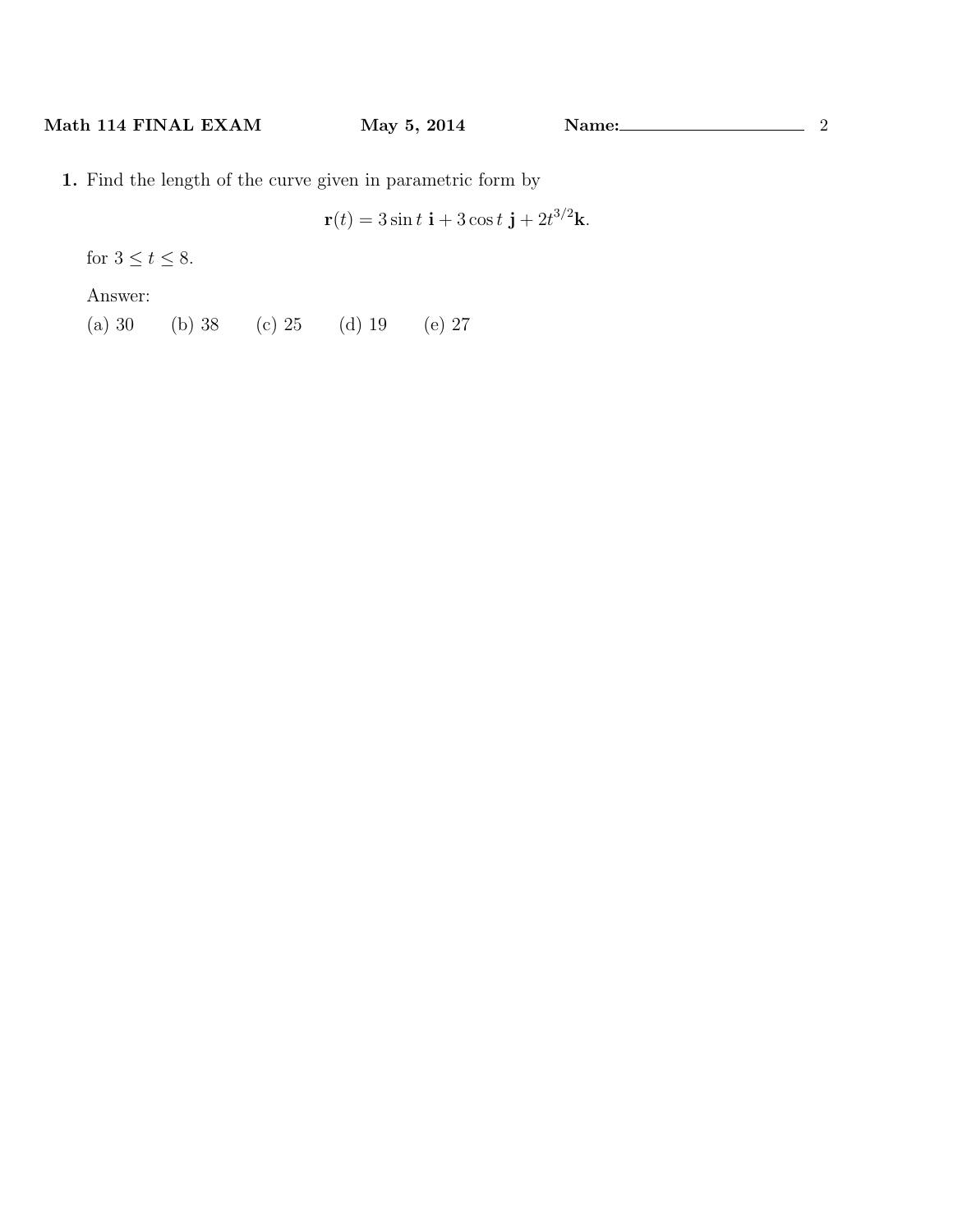**2.** Max is walking on a mountain whose height is described by  $H(x, y) = e^{x/y}$ . Presently he is located at the point  $(2, 1)$ . In what direction should he travel to get down the mountain as quickly as possible.

Answer:

(a) *⟨*1*, −*2*⟩* (b) *⟨−*1*,* 2*⟩* (c) *⟨*0*,* 1*⟩* (d) *⟨*2*, −*1*⟩* (e) *⟨*1*,* 1*⟩*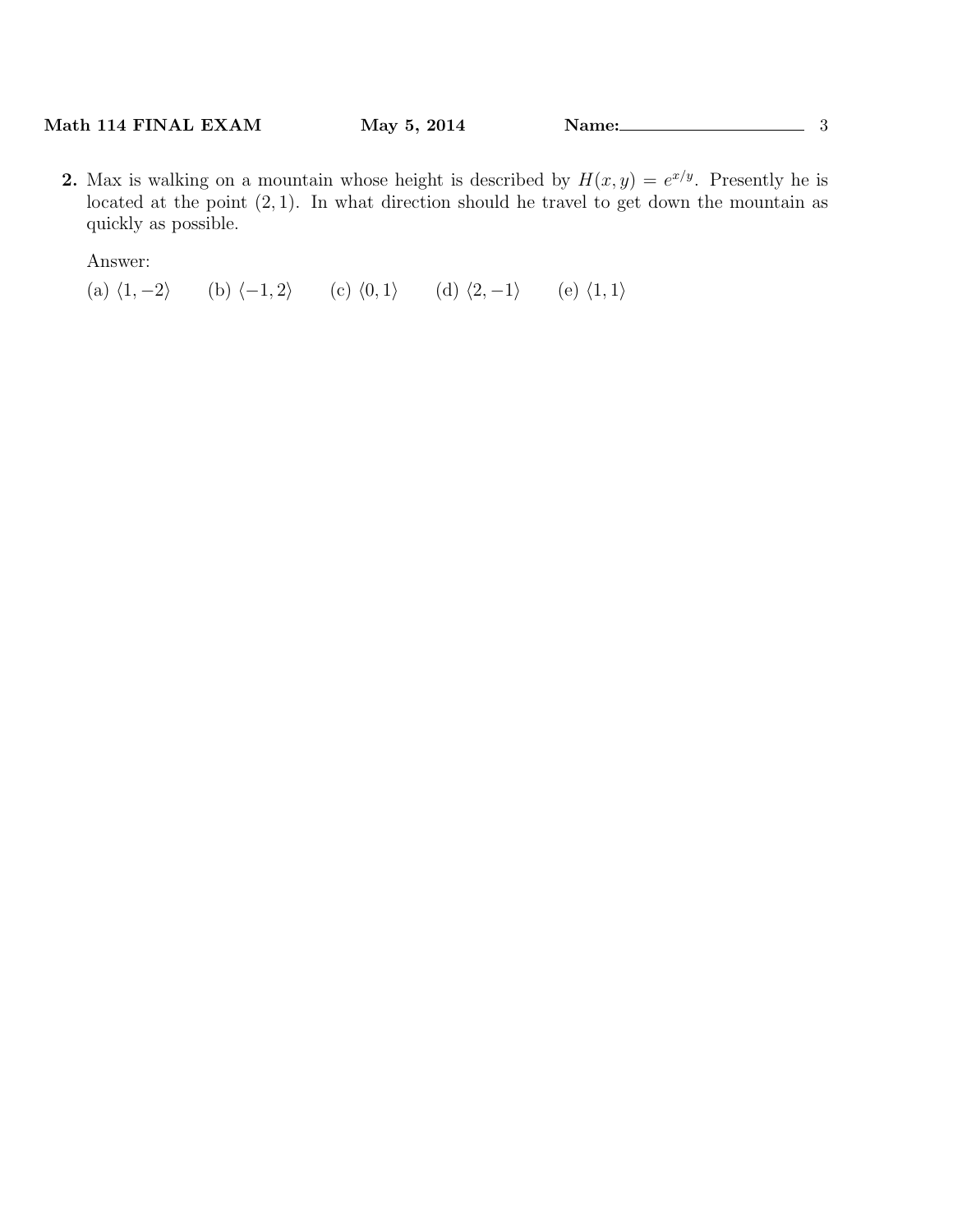**3.** Determine local minima, local maxima, and saddle points for the function  $f(x, y) = 3x^2y +$  $y^3 - 3x^2 - 3y^2$ .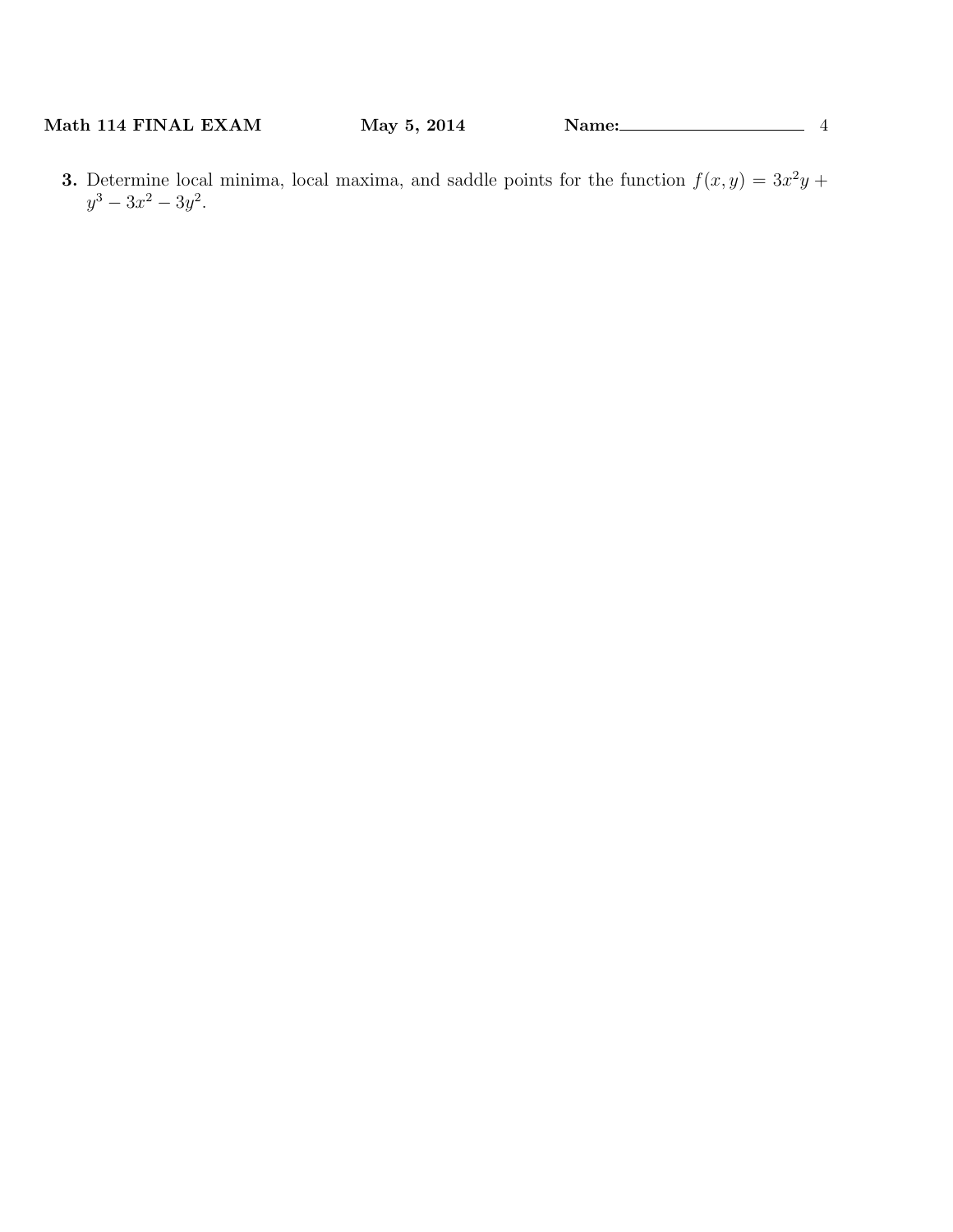**4.** Find the maximum and minimum of the function  $f(x, y) = e^{xy}$  in the region  $x^2 + 4y^2 \le 1$ .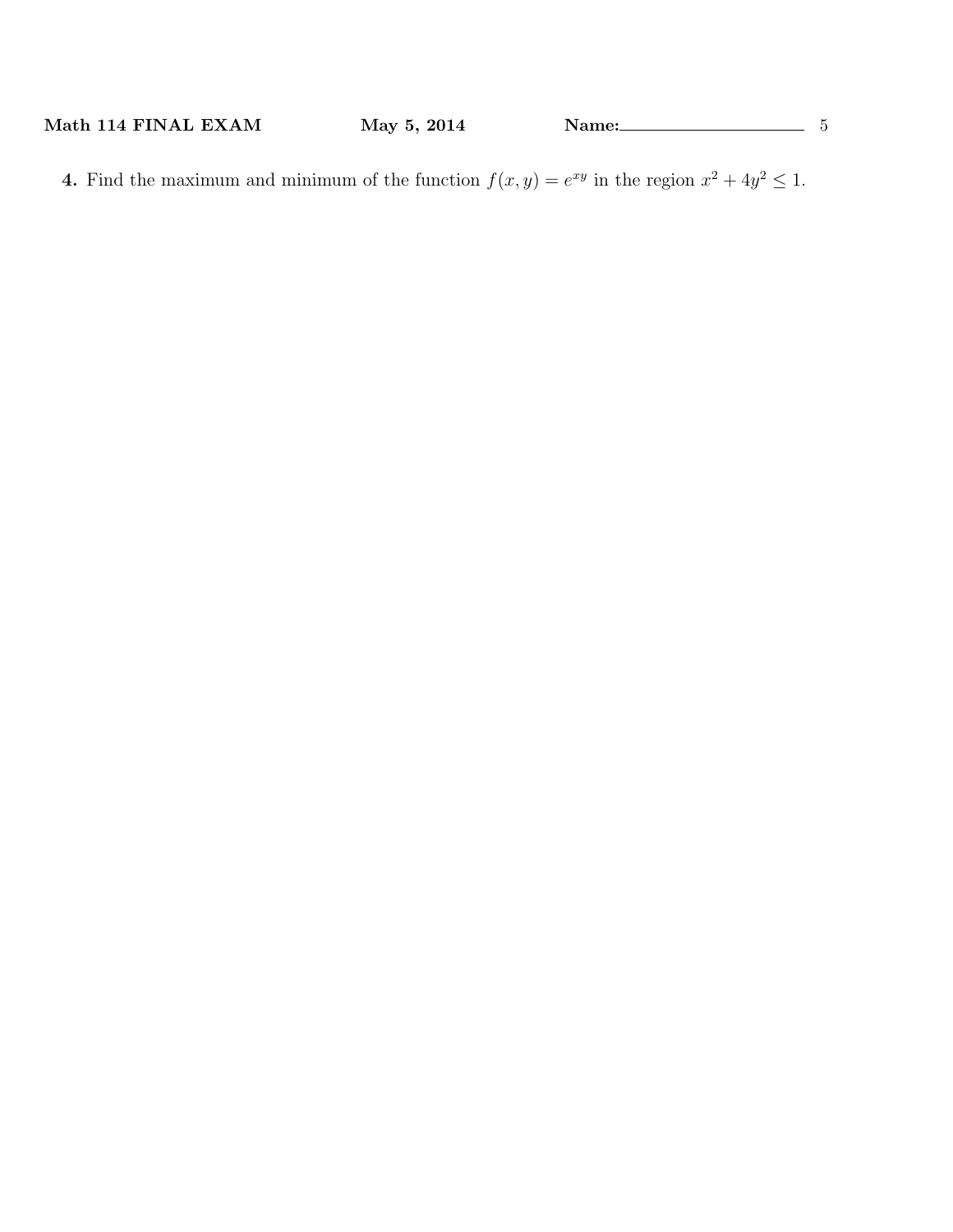**5.** Let  $z = xe^{xy}$  and  $x = \ln(t)$ ,  $y = e^t$ . What is  $\frac{dz}{dt}$  at the point  $(x, y) = (0, e)$ . Answer:

(a) 1 (b) 2 (c) 3 (d) 4 (e) 5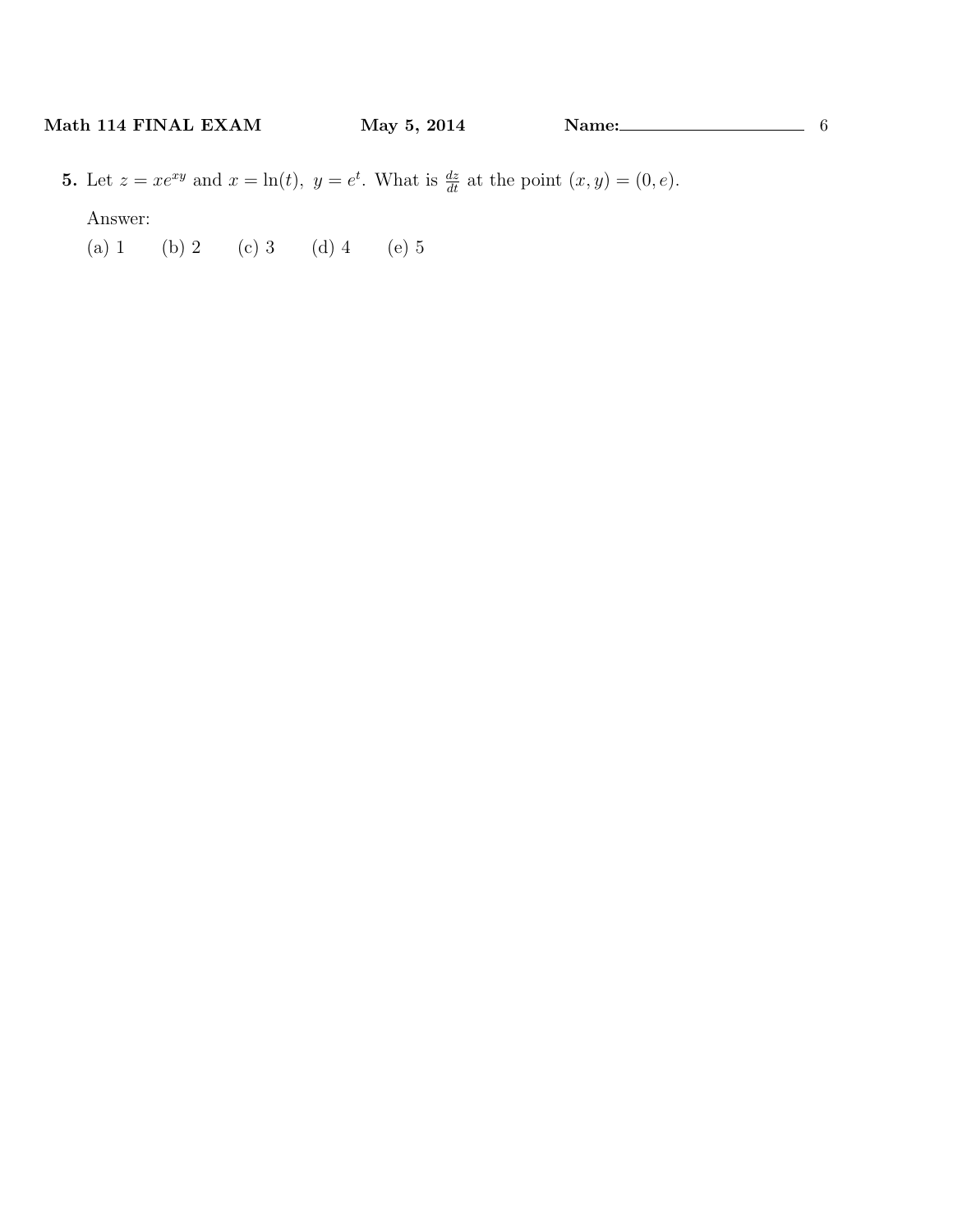**6.** Evaluate the double integral

$$
\int_0^4 \int_{\sqrt{y}}^2 3\sqrt{1+x^3} \, dxdy.
$$

Answer:

(a) 1 (b)  $\frac{1}{3}$  (c)  $\frac{52}{3}$  (d)  $\frac{26}{3}$  (e) 4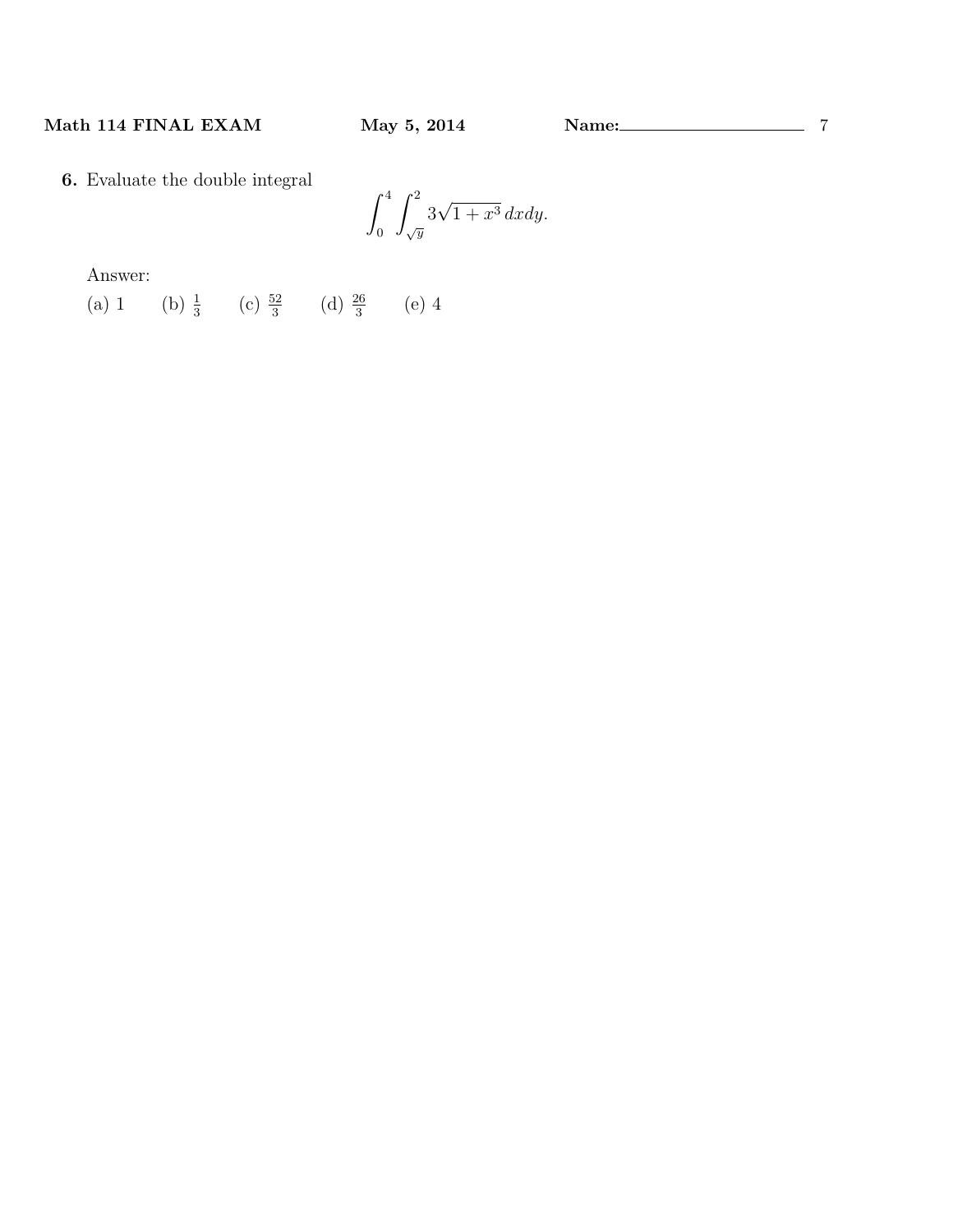**7.** Write down an iterated triple integral in CYLINDRICAL coordinates that computes the volume of the region inside both the sphere  $x^2 + y^2 + z^2 = 4$  and the cylinder  $x^2 + (y - 1)^2 = 1$ . Do NOT carry out the actual integration.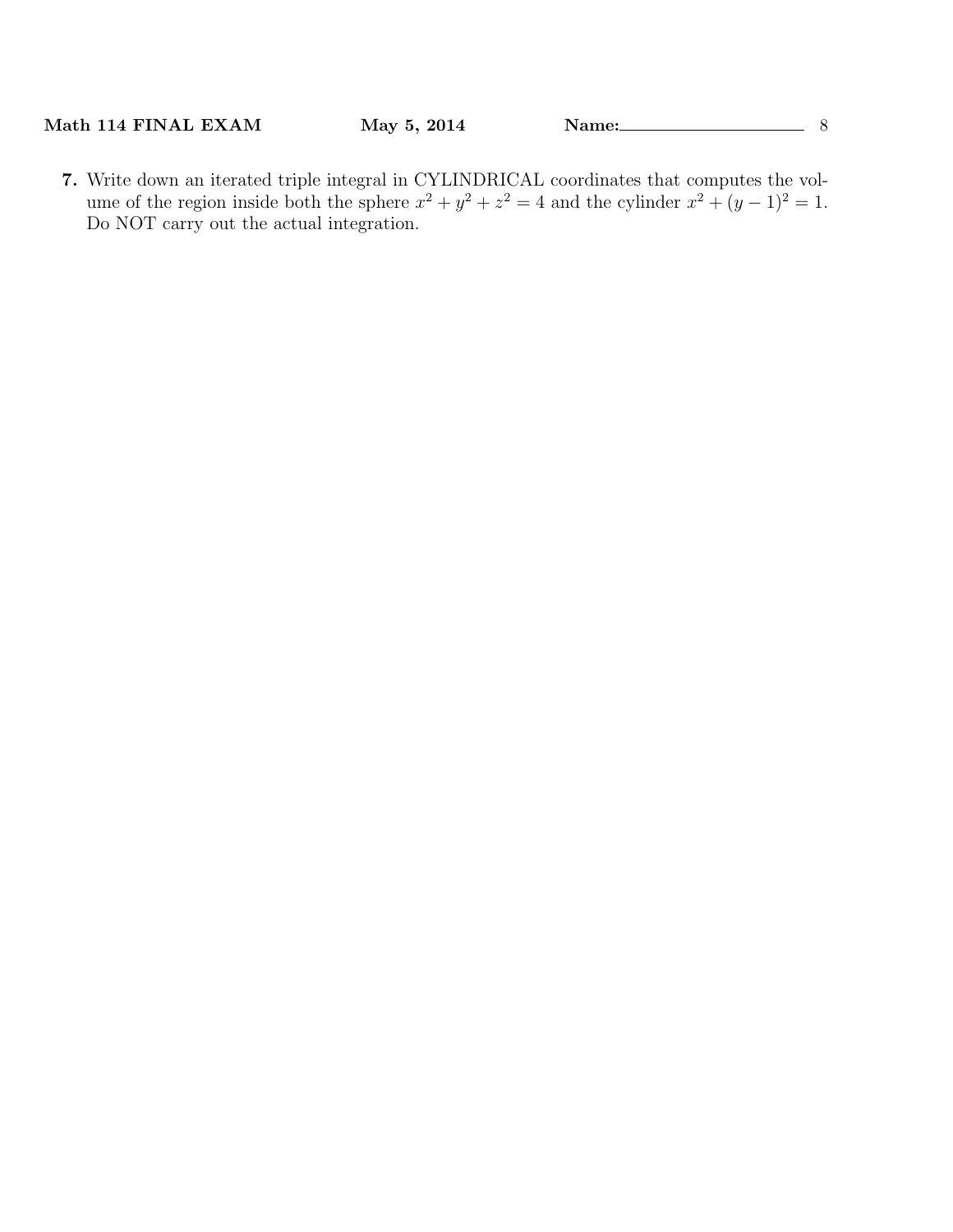**8.** Let **F** be the vector field  $\mathbf{F} = \langle 5xy, 6yz, 2z \rangle$ . Let *C* be the path obtained by the intersection of the surfaces  $x = z^2$  and  $y = z$ . Find the work done by **F** when traveling along *C* from  $(0, 0, 0)$ to (1*,* 1*,* 1).

Answer:

(a) 15 (b) 5 (c)  $\frac{13}{5}$  (d)  $\frac{26}{5}$  (e) 4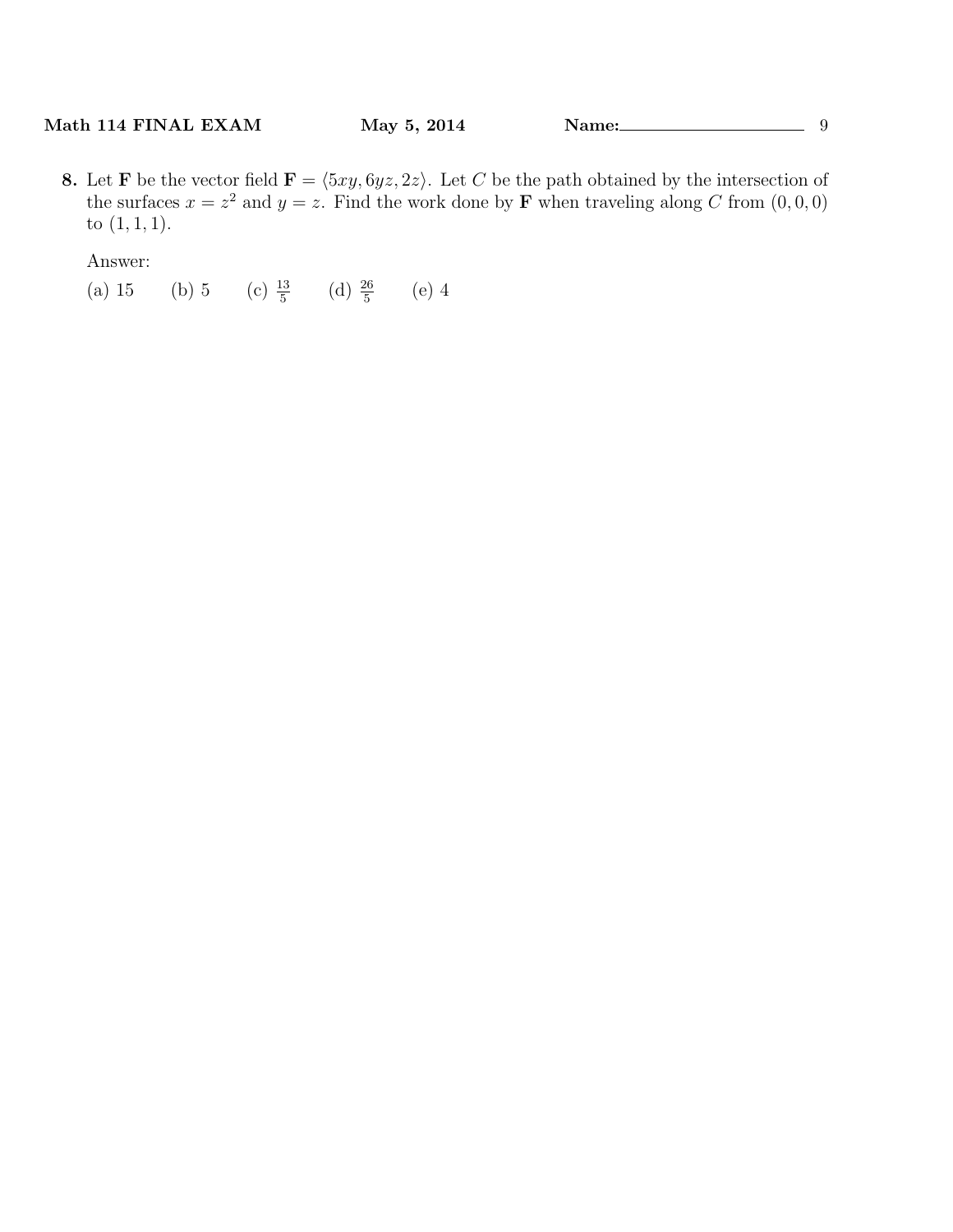**9.** Let **F** be the vector field

$$
\mathbf{F} = \langle y^2 + 2xe^y + 1, 2xy + x^2e^y + 2y \rangle.
$$

Compute the work integral <sup>∫</sup>  $\int_C$  **F** *· d***r** where *C* is the path

$$
\mathbf{r}(t) = \sin t \, \mathbf{i} + \cos t \, \mathbf{j}, \quad 0 \le t \le \frac{\pi}{2}
$$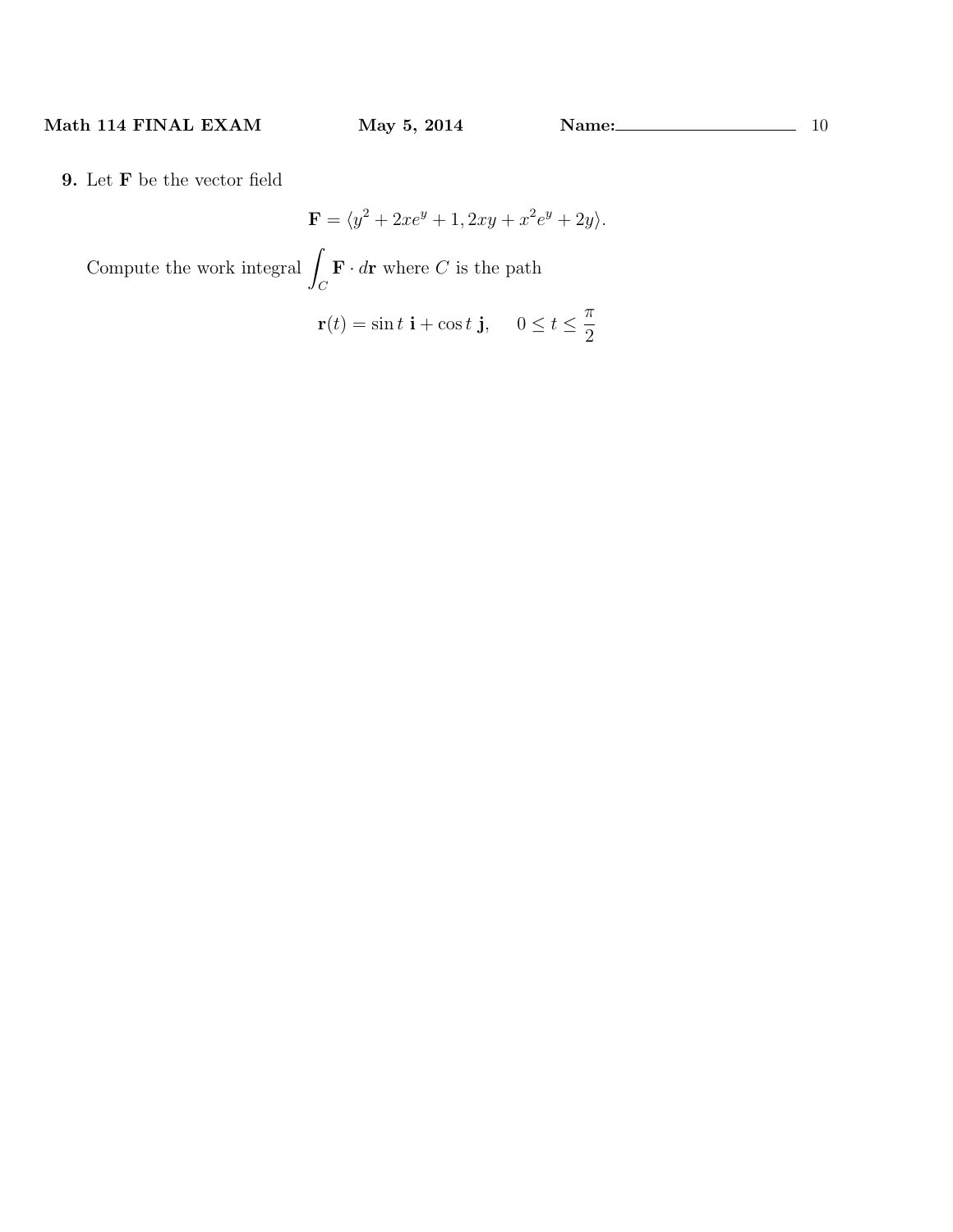.

**10.** Let  $R$  be the region in the plane with vertices  $(1,0)$ ,  $(2,1)$ ,  $(1,3)$ ,  $(0,2)$ . Evaluate the integral

$$
\iint_R (y-x)e^{2x+y} dA
$$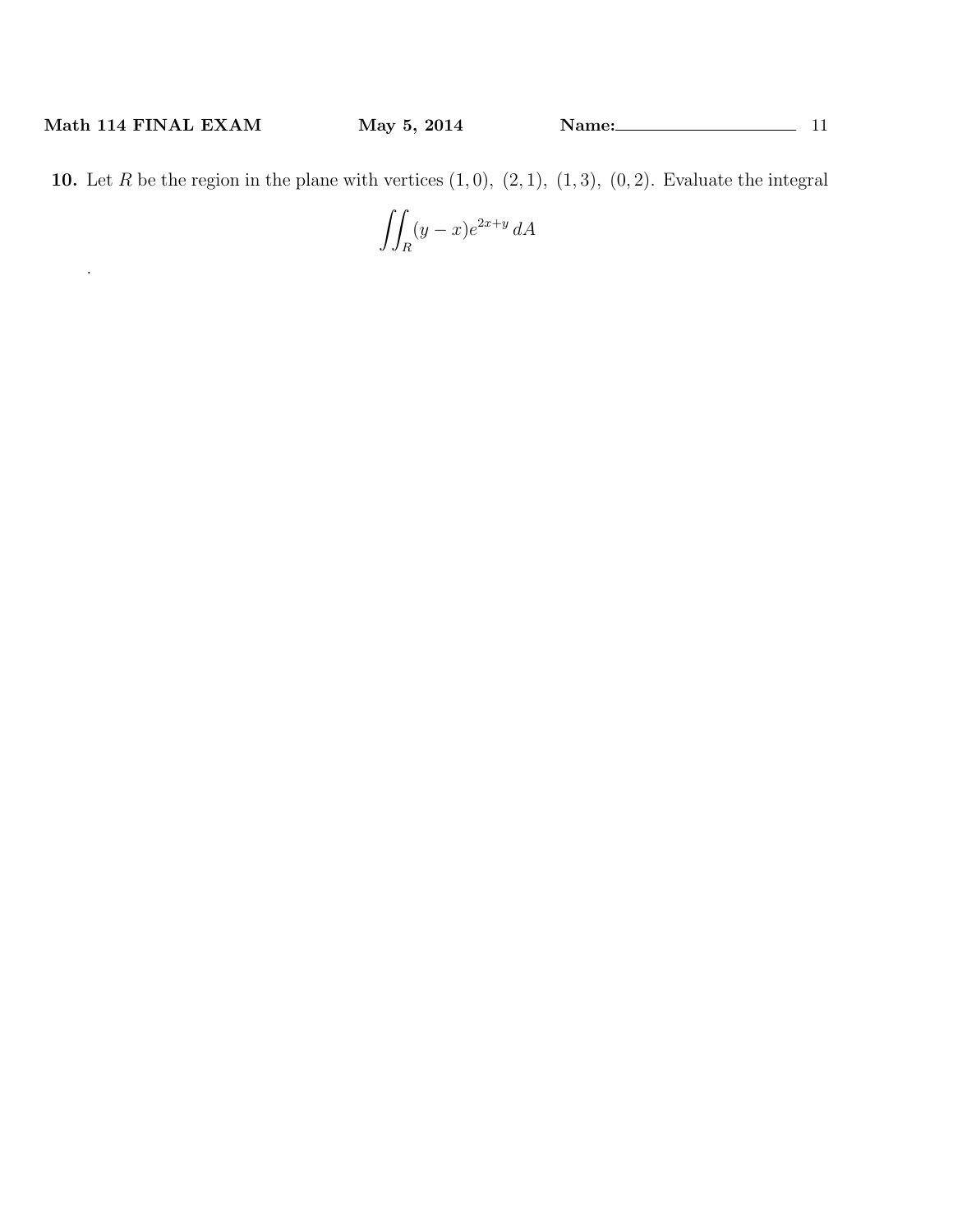**11.** Compute the area of the region inside the cardioid  $r = 2 + 2\cos\theta$ .

Answer:

(a) 2*π* (b) 8*π* (c) 4*π* (d) 2*π −* 4 (e) 6*π*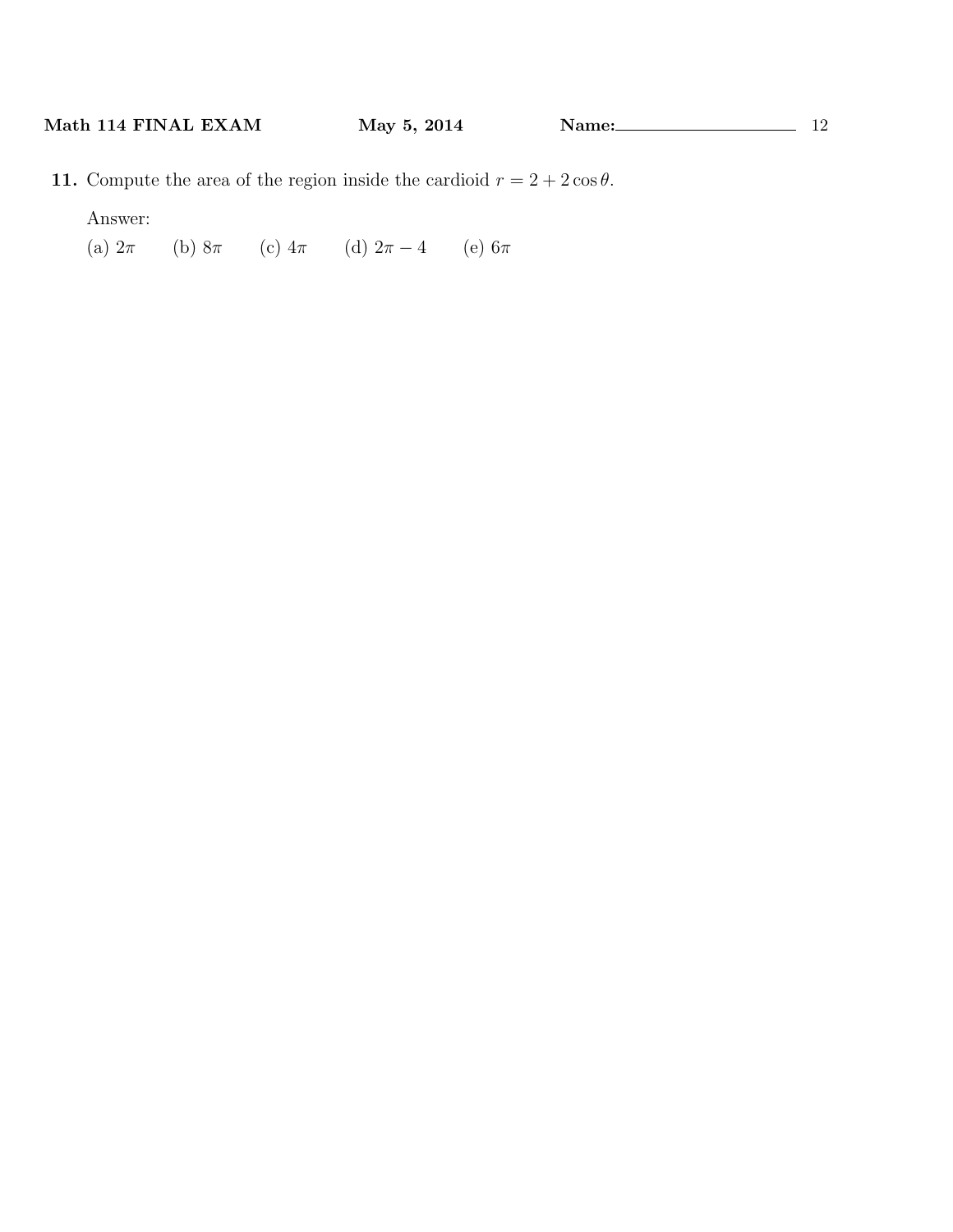**12.** Let *S* be the surface consisting of the portion of the plane  $3x + y + 2z = 6$  in the first octant. Compute the flux of the vector field  $\mathbf{F} = \langle 2x, 4z, y \rangle$  through *S* in the direction away from the origin.

Answer:

(a) 12 (b) 36 (c) 72 (d) 80 (e) 70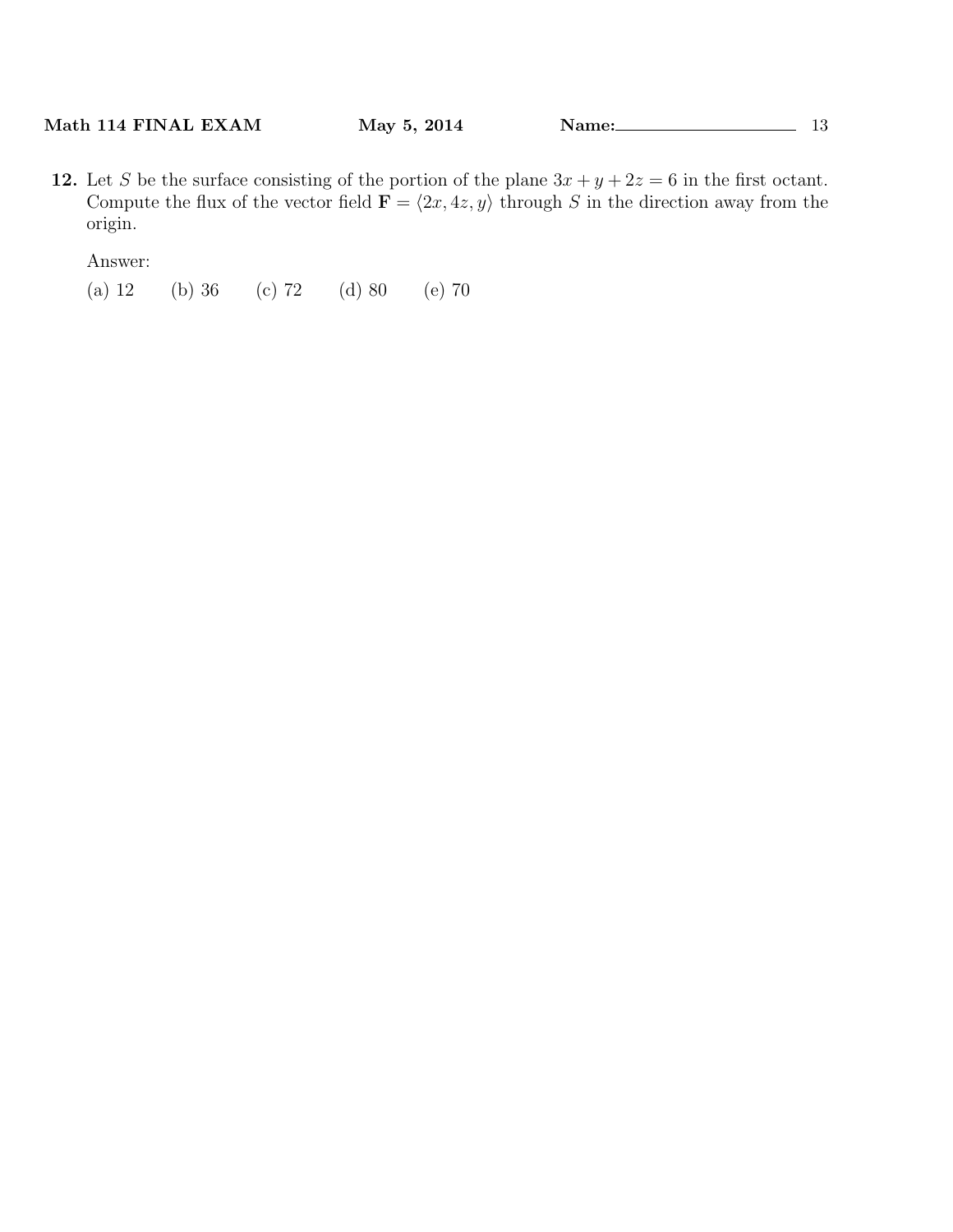**13.** Let *D* be the region in 3 space given by  $x^2 + y^2 + z^2 \le 1$ ,  $x \ge 0, y \ge 0, z \ge 0$ , and *S* the boundary of *D*.

If **F** is the vector field  $\mathbf{F} = \langle xy^2, yz^2, zx^2 \rangle$ , compute the outward flux of **F** through *S*.

Answer:

(a)  $\frac{4}{3}\pi$  (b)  $\frac{\pi}{3}$  (c)  $\pi$  (d)  $\frac{\pi}{10}$  (e)  $\frac{\pi}{5}$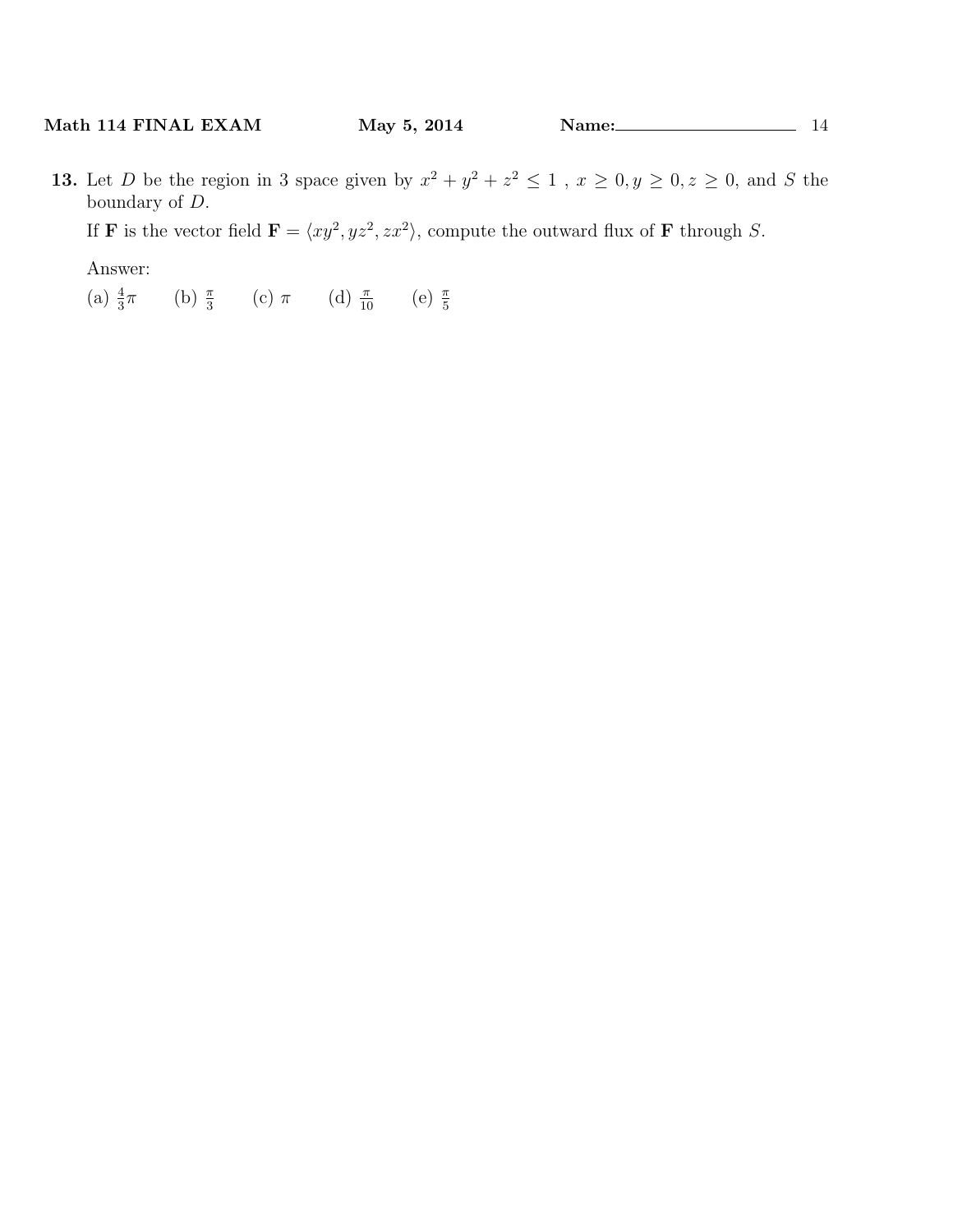**14.** Let *S* be the part of the elliptic paraboloid  $z = 5 - 4x^2 - y^2$  lying above the plane  $z = 1$ , oriented with normal vector pointing downward. Compute the flux of  $\nabla \times \mathbf{F}$  across *S*, where **F** is the vector field  $\mathbf{F} = \langle -yz, xz^2, xyz \rangle$ .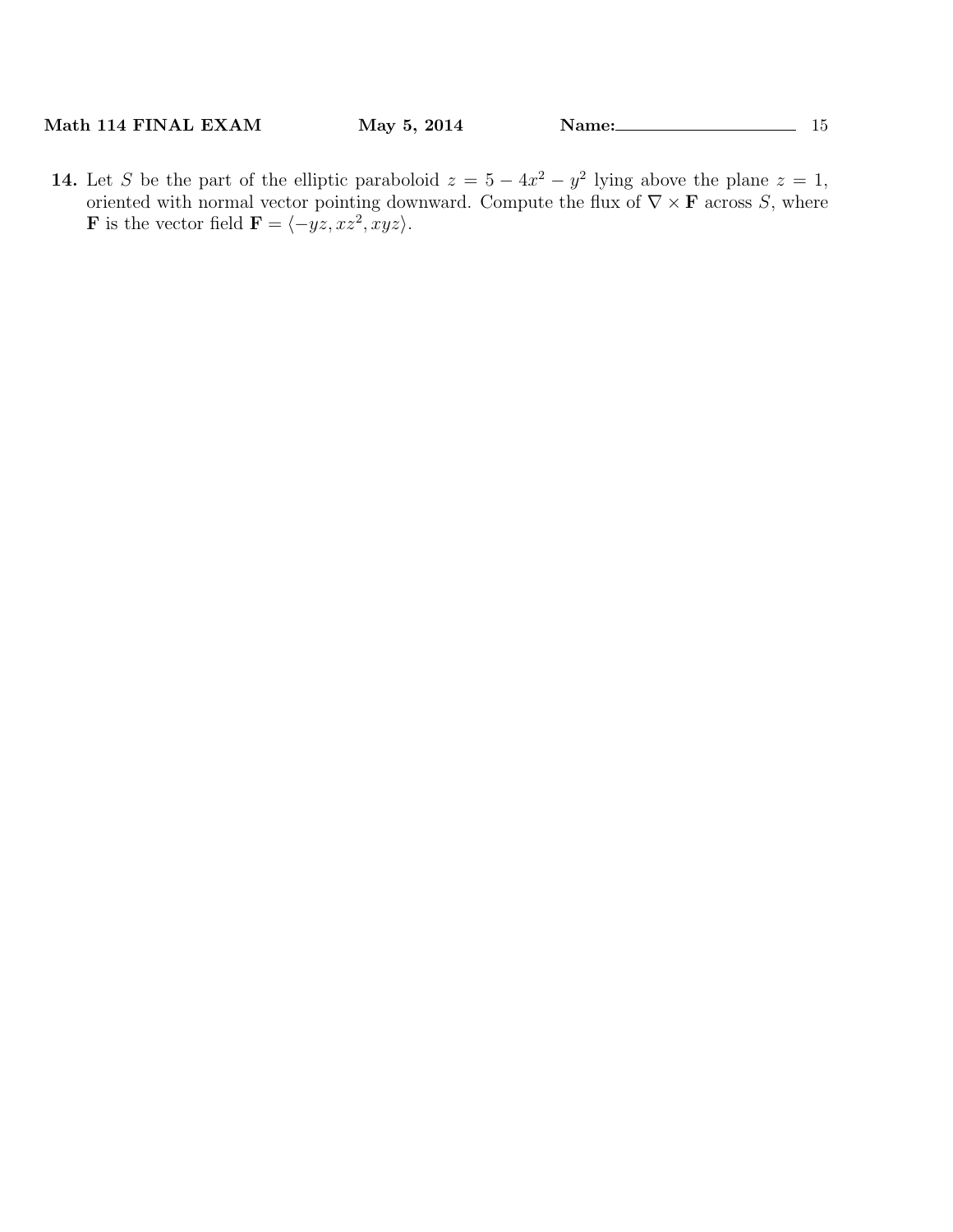**15.** A ball is thrown at ground level and after 5 seconds lands 10 meters away. What was the initial speed? The gravitational constant is 10 meters per second squared.